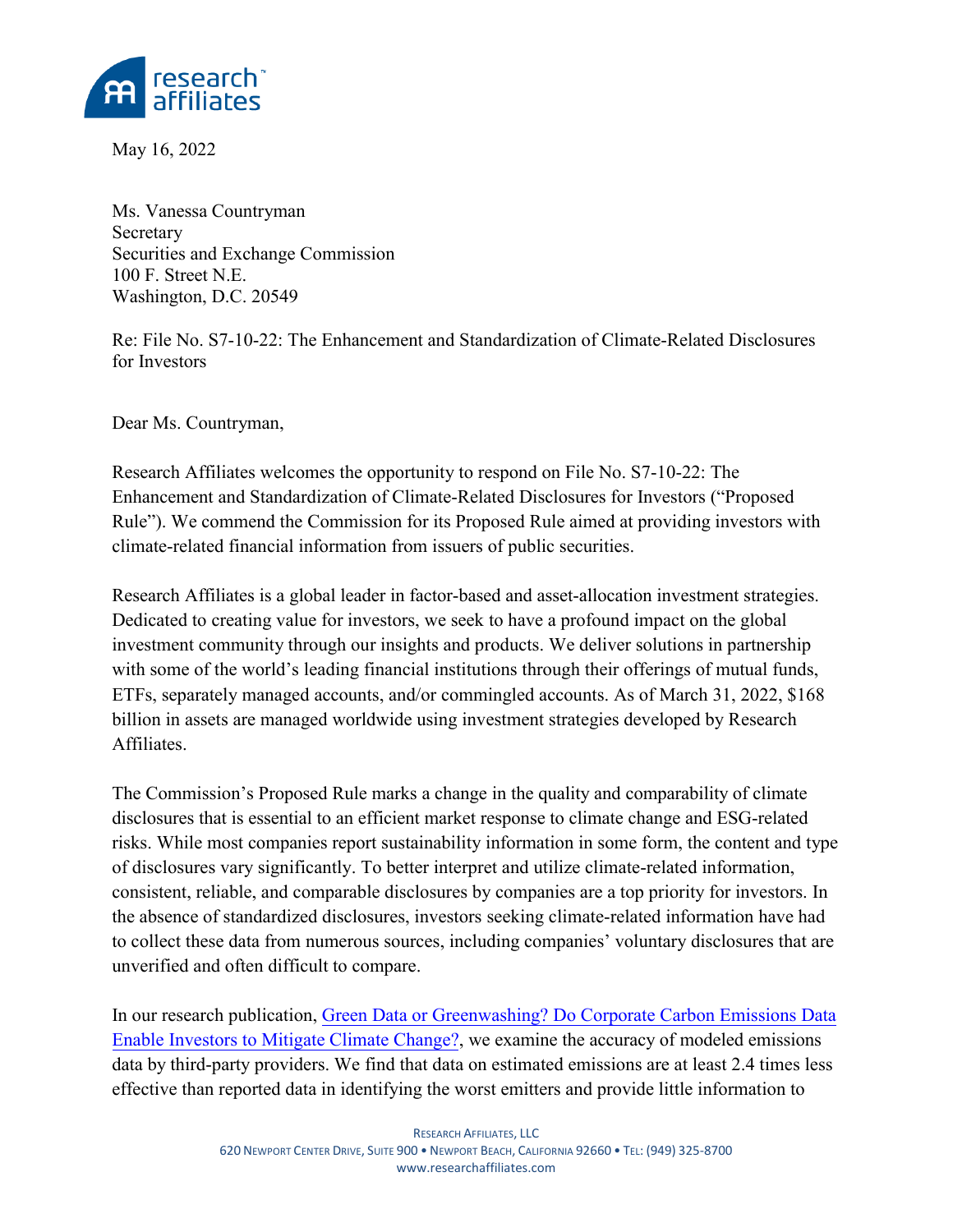

identify green companies in brown sectors. Our results debunk the belief that third-party estimated emissions are a satisfactory substitute for company-reported emissions and call for mandatory and audited carbon emissions disclosure.

Therefore, we support the SEC's Proposed Rule requiring all public companies to file climaterelated financial information with the Commission, to have this information appear alongside financial information, and to present narrative and quantitative information in XBRL-tagged form. This will make climate-related financial information more useful to investors seeking to understand the risks and opportunities presented by climate change.

The Proposal's alignment with recommendations by the TCFD (Taskforce on Climate-Related Financial Disclosures) and the Greenhouse Gas Protocol ensures market efficiencies, a key focus for investors. The TCFD recommendations are widely used across the largest capital markets, with 2,600 supporters globally. Furthermore, regulators have begun mandating TCFD-aligned reporting in the UK, Brazil, EU, Hong Kong, Japan, New Zealand, Singapore, and Switzerland.

The IFRS Foundation, which sets accounting standards used in over 140 nations, recently released its own proposal for climate-related disclosures via its International Sustainability Standards Board (ISSB). The ISSB proposal similarly uses the TCFD recommendations as a baseline and has significant similarities to the SEC's proposal.

Coherence with future ISSB standards will reduce the burden of compliance on issuers as many of the largest US issuers are global companies and will likely fall under the disclosure requirements of a jurisdiction following ISSB standards. Furthermore, globally coherent disclosure requirements will lead to better comparability of data for investors.

The SEC's decision to mandate climate-related financial disclosures by US public companies will help companies prepare and plan for the transition to a low-carbon economy and protect investors and US competitiveness in the economies of the future. It is important for investors to understand how companies are managing climate risks and following through on public statements via action towards set goals. The Proposed Rule also includes safe harbor provisions for forward-looking information and Scope 3 emissions and a reporting phase-in period based on the registrant's filer status, which aims to address issuers' concerns about compliance. The Proposed Rule could also ease the burden on companies that are currently providing this information in numerous formats in response to various investor questionnaires on climate information and shareholder proposals calling for this information.